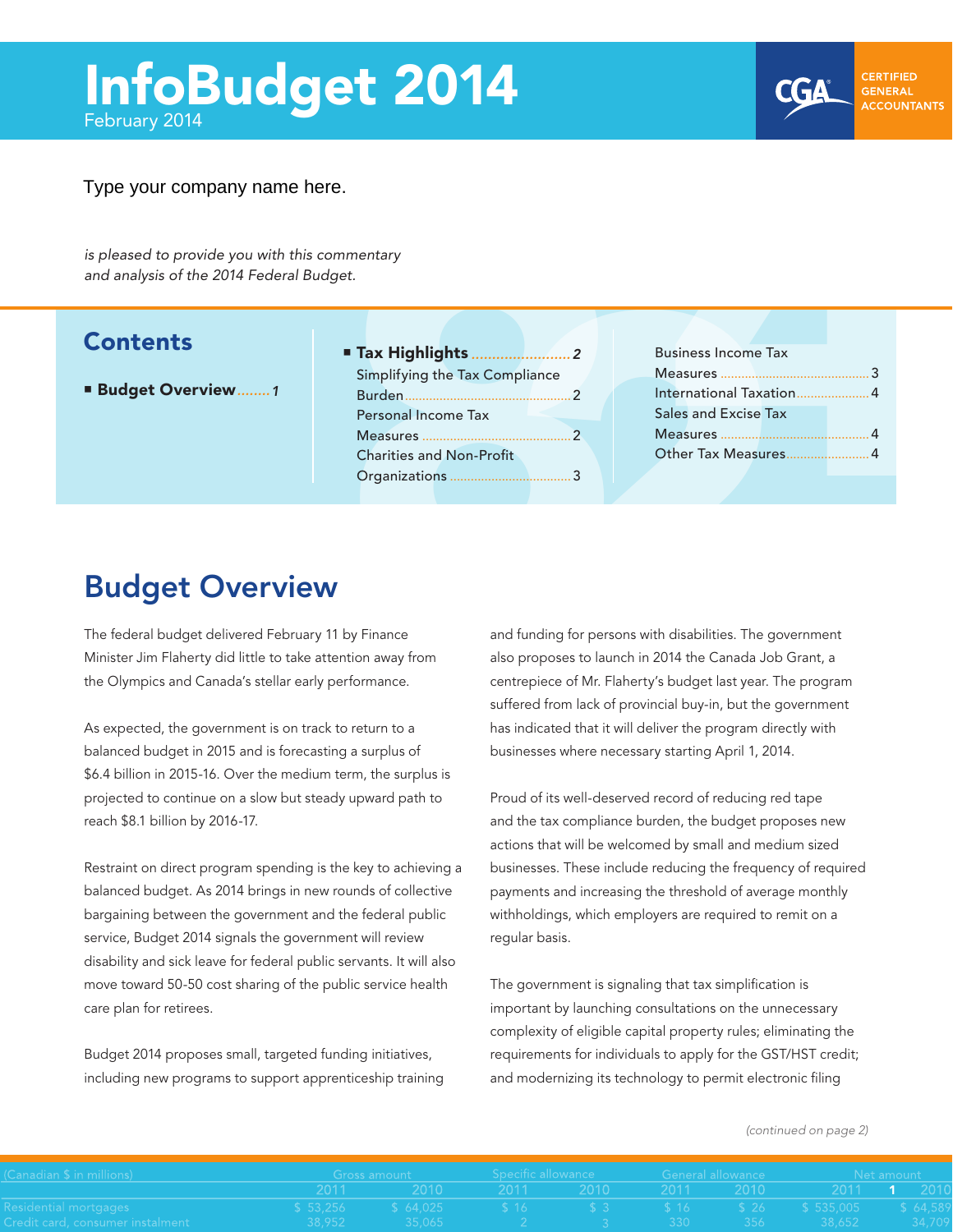<span id="page-1-0"></span>



**GENERAL ACCOUNTANTS** 

*[\(continued from page 1\)](#page-0-0)*

by charities. Finally, the Minister commits to introducing legislation to require the annual tabling in Parliament of a list of the government's outstanding tax measures. This proposal was brought forward by MP Mike Allen, FCGA, to introduce greater transparency in the process to update tax legislation.

The government continues to provide leadership in strengthening the economic union with the proposal to develop a tool to identify measures that currently restrict trade, to assist all jurisdictions in identifying priority areas for reforms.

Finally, expect more Canadian products to be stamped "Made in Canada" as the government will work with the private sector to develop a branding campaign.

Here are more details provided to you by CGA-Canada's lock-up team:



## Tax Highlights

### Simplifying the Tax Compliance Burden

- • GST/HST Credit: Canada Revenue Agency (CRA) to automatically determine if an individual is eligible to receive the credit without requiring the individual to apply on the annual income tax return
- • Filing Registration and Annual Information Returns for Charities: CRA committed to modernizing its information technology to permit filing electronically
- • Remittance Thresholds for Employers: Reduce the frequency of remittance of source deductions by increasing the threshold levels to \$25,000 for employers required to remit up to two times per month and to \$100,000 for employers required to remit up to four times per month

• Eligible Capital Property: In order to reduce complexity, public consultations to be commenced to examine the proposal to replace the current eligible capital property regime with a new class of depreciable property to which CCA rules would apply

#### Personal Income Tax Measures

- Adoption Expense Tax Credit: Limits for eligible expenses increased to \$15,000 for 2014 and indexed to inflation after 2014 from the current \$11,774
- Medical Expense Tax Credit: Amounts paid for the design of an individualized therapy plan for individuals with a severe and prolonged mental or physical impairment to be eligible when certain conditions are met

*[\(continued on page 3\)](#page-2-0)*

| $\mathsf{Landian} \mathsf{\$}$ in millions) $\mathsf{I}$ |  |                                                                                                                  | Gross amount       Specific allowance      General allowance |  |  |  | Met amount to a               |  |
|----------------------------------------------------------|--|------------------------------------------------------------------------------------------------------------------|--------------------------------------------------------------|--|--|--|-------------------------------|--|
|                                                          |  |                                                                                                                  |                                                              |  |  |  |                               |  |
| esidential mortgages                                     |  | '\$ 53,256        \$ 64,025         \$ 16          \$ 3         \$ 16        \$ 26     \$ 535,005      \$ 64,589 |                                                              |  |  |  |                               |  |
| redit card, consumer instalment and a state of the       |  | $38.952$ $35.065$                                                                                                |                                                              |  |  |  | - 2 3 3 330 356 38.652 34.709 |  |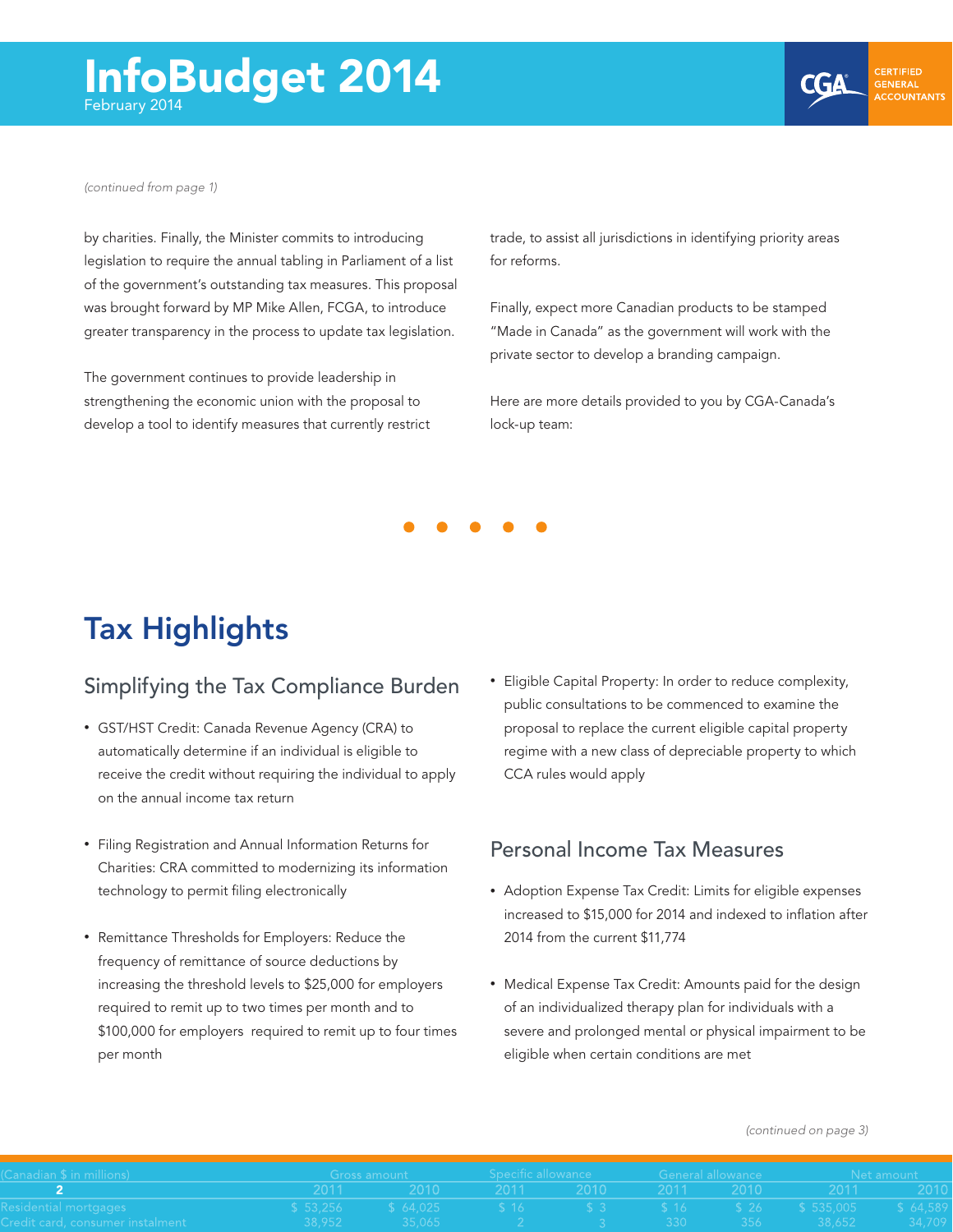**CGA** 

<span id="page-2-0"></span>*[\(continued from page 2\)](#page-1-0)*

- Search and Rescue Volunteers Tax Credit: A new 15% non-refundable tax credit based on an amount of \$3,000; individuals who are eligible for both this credit and the Volunteer Firefighters Tax Credit can claim either credit
- Mineral Exploration Tax Credit for flow-through share investors: Eligibility extended by one year to March 31, 2015
- Farming and Fishing Businesses: Tax rules providing a \$800,000 Lifetime Capital Gains Exemption adjusted for individuals involved in a combination of farming and fishing for 2014 and subsequent years by treating this the same as separate farming and fishing
- Tax Deferral for Farmers: Tax deferral relating to the sales proceeds of breeding livestock expanded to include bees and horses over 12 months of age and kept for breeding
- Tax on Split Income: The income considered to be "split income" paid to minors on which the highest marginal tax rate is applied expanded to include trust or partnership income paid or allocated to a minor
- • Trusts
	- Amateur Athlete Trusts: Earned income used to determine the RRSP contribution limit to include contributions made to the trust after 2013; option available to have contributions made in 2011, 2012 and 2013 qualify as earned income
	- Graduated Rate Taxation of Trusts and Estates: Starting in 2016, a flat top-rate taxation to grandfathered inter vivos and testamentary trusts (other than estates for their first 36 months); graduated rates will continue for beneficiaries who are eligible for the federal Disability Tax Credit
	- Non-Resident Trusts: Eliminate the current 60-month exemption from the deemed residence rules

### Charities and Non-Profit Organizations

- • Donations of Ecologically Sensitive Land: Carry-forward period for amounts not claimed for a year to be extended to 10 years from the current five years (for donations made after Budget Day)
- Estate Donations: Donations made by will and designated donations upon death after 2015 may be allocated among any of the following: the taxation year of the estate in which the donation is made, an earlier taxation year of the estate, or the last two years of the individual
- • Donations of Certified Cultural Property: Value of the gift to be no more than its cost to the donor for property acquired as part of a tax shelter gifting arrangement
- • Donations from State Supporters of Terrorism: Charities or Canadian amateur athletic associations that accept such donations may not be registered or may have their registration revoked

#### Business Income Tax Measures

• Tax Incentives for Clean Energy Generation: Class 43.2 expanded to include water-current energy equipment and equipment used to gasify eligible waste fuel for property acquired after Budget Day

#### *[\(continued on page 4\)](#page-3-0)*

| $\mathsf{Landian} \$ in millions) and $\mathsf{C}$     |  |                                                                       |  |  |  |  | Gross amount The Specific allowance Comercial allowance Cross amount Net amount |  |  |
|--------------------------------------------------------|--|-----------------------------------------------------------------------|--|--|--|--|---------------------------------------------------------------------------------|--|--|
|                                                        |  |                                                                       |  |  |  |  |                                                                                 |  |  |
| esidential mortgages and a                             |  |                                                                       |  |  |  |  |                                                                                 |  |  |
| redit card, consumer instalment and the control of the |  | l 38,952     35,065      2      3     330    356    38,652    34,709, |  |  |  |  |                                                                                 |  |  |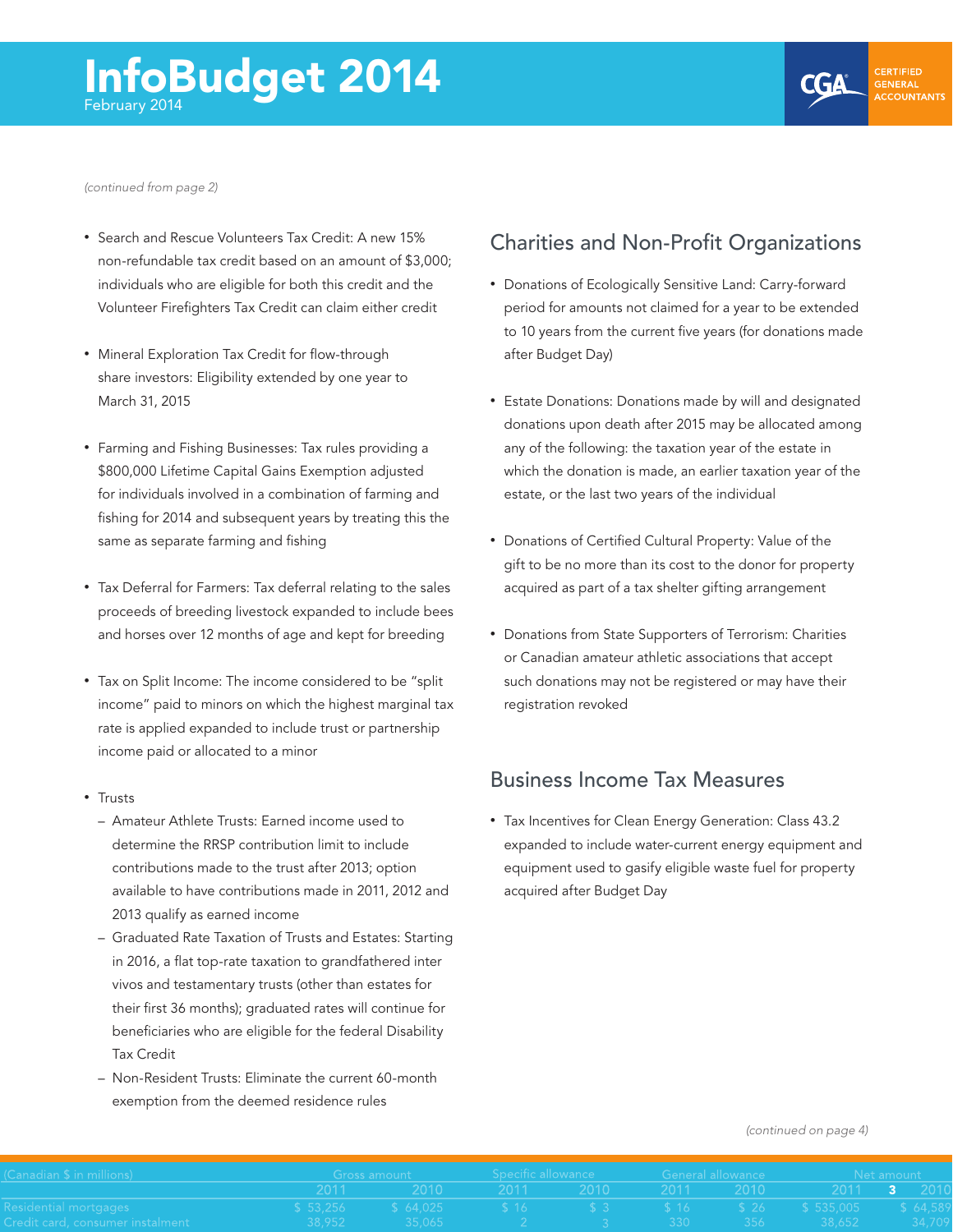**CGA** 

<span id="page-3-0"></span>*[\(continued from page 3\)](#page-2-0)*

### International Taxation

- Consultation of Tax Planning by Multinational Enterprises: Continued consultation with stakeholders to ensure tax fairness and protection of the Canadian tax base including consultation on preventing "treaty shopping"
- Automatic Exchange of Information for Tax Purposes: Subject to confidentiality safeguards, information from Canadian financial institutions on U.S. persons will be transmitted to the IRS by CRA and information on Canadian resident taxpayers from U.S. financial institutions will be transmitted to CRA by the IRS under the Canada– U.S. agreement

#### Sales and Excise Tax Measures

- • GST/HST exemptions
	- Expand the exemption for training designed to assist individuals with a disability to include the services of designing such training
	- Acupuncturists and naturopathic doctors to be added to the list of health care practitioners whose services to individuals are exempt
	- Add eyewear designed to treat vision defects by electronic means to the list of zero-rated medical and assistive devices
- Tobacco Taxation
	- Increase the rate of excise duty (including duty-free rates) on cigarettes to \$.52575 for each five cigarettes or fraction thereof to \$21.03 per 200 cigarettes; excise duty rates for other tobacco products will also be adjusted; effective after Budget Day
	- In future, excise duty rates to be indexed to the Consumer Price Index and automatically adjusted every five years
- Inventories held at Budget Day: Subject to a per cigarette tax of 2.015 cents for taxpayers holding more than 30,000 cigarettes; inventory tax on cigarettes applied at each inflationary excise tax adjustment (every five years)
- • Standardizing Sanctions for False Statements: Provide for the same penalties for false statements in Excise Tax Returns as provided for GST/HST filings

#### Other Tax Measures

• Supporting Offshore Oil and Gas Development: Eliminate the 20% Most-Favoured-Nation rate of duty on imported mobile offshore drilling units

| $\sf {Landian}$ $\sf $$ in millions) $\equiv$                                                               |                                                                                                                          |  |  |  |  |  | Cross amount the Specific allowance the General allowance that the Net amount the Specific allowance the Specific S |  |  |
|-------------------------------------------------------------------------------------------------------------|--------------------------------------------------------------------------------------------------------------------------|--|--|--|--|--|---------------------------------------------------------------------------------------------------------------------|--|--|
|                                                                                                             | - 2011 - 2010 - 2011 - 2010 - 2011 - 2010 - 2011 - 2010                                                                  |  |  |  |  |  |                                                                                                                     |  |  |
| esidential mortgages and a                                                                                  | 「\$ 53,256         \$ 64,025          \$ 16           \$ 3          \$ 16         \$ 26      \$ 535,005       \$ 64,589, |  |  |  |  |  |                                                                                                                     |  |  |
| redit card, consumer instalment         38,952     35,065      2      3     330    356     38,652    34,709 |                                                                                                                          |  |  |  |  |  |                                                                                                                     |  |  |